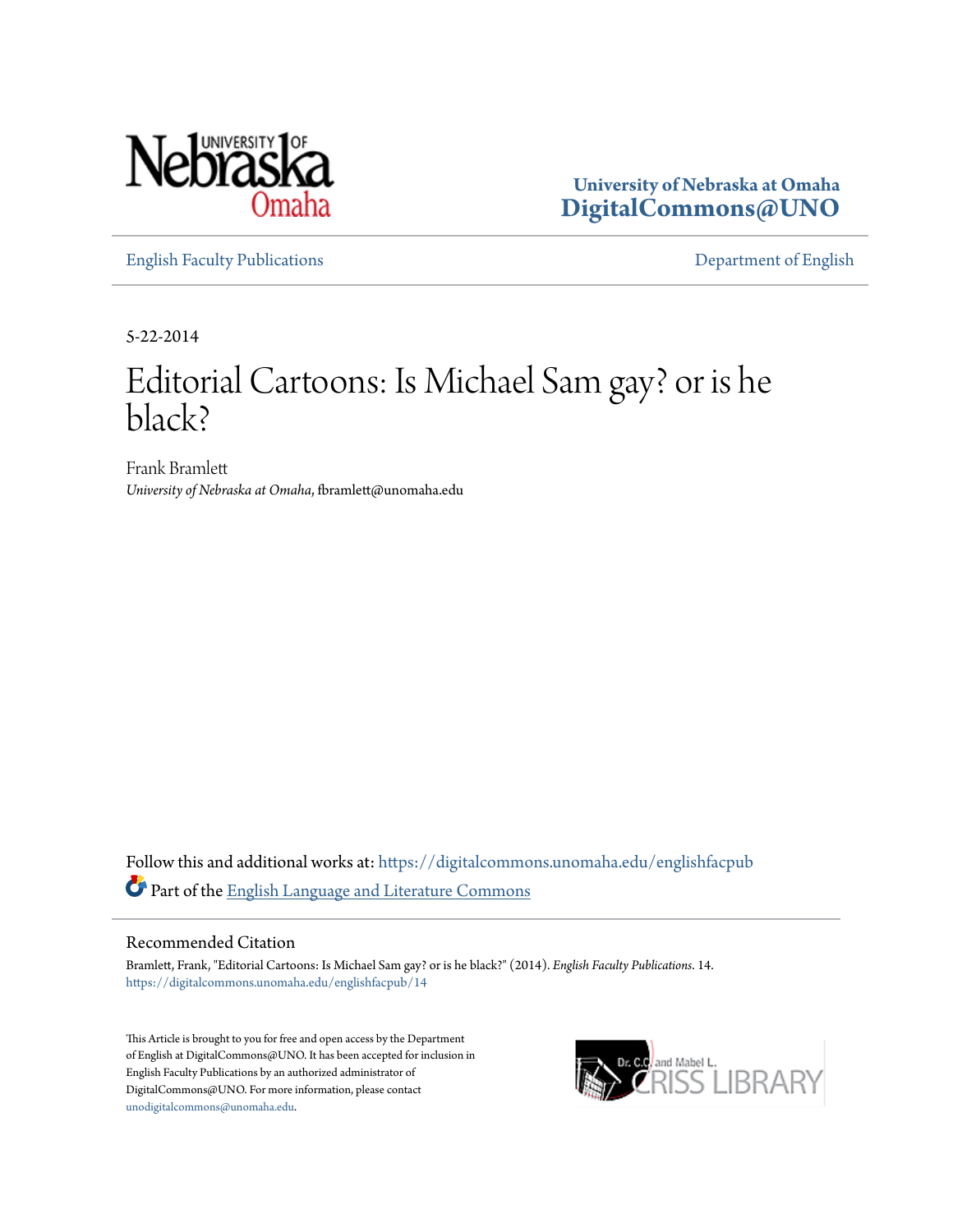# THE HOODED UTILITARI A PUNDIT IN EVERY PANOPTICON ల<ె [ABOUT](http://www.hoodedutilitarian.com/about-2/) [CONTRIBUTORS](http://www.hoodedutilitarian.com/contributors/) [BROWSE](http://www.hoodedutilitarian.com/browse-by/) BY [PENCILPANELPAGE](http://www.hoodedutilitarian.com/pencil-panel-page/) [POSTS](http://hoodedutilitarian.com/feed) FEED **N** [COMMENTS](http://hoodedutilitarian.com/comments/feed) FEED searchEditorial Cartoons: Is Michael Sam gay? or is [Twitter](http://twitter.com/#!/hoodedu) [Facebook](http://www.facebook.com/pages/Hooded-Utilitarian/129413980464822) E. he black? RECENT POSTS by Frank [Bramlett](http://www.hoodedutilitarian.com/author/frank-bramlett/) The Riddle of the [Sphinx](http://www.hoodedutilitarian.com/2016/02/the-riddle-of-the-sphinx/) May 22, 2014 6:33 am [Blog](http://www.hoodedutilitarian.com/category/blog/), [PencilPanelPage,](http://www.hoodedutilitarian.com/category/pencil-panel-page/) Top [Featured](http://www.hoodedutilitarian.com/category/top-featured/) 27 comments [Utilitarian](http://www.hoodedutilitarian.com/2016/02/utilitarian-review-21316/) Review 2/13/16 [Comics](http://www.hoodedutilitarian.com/2016/02/comics-by-the-date-may-1952-to-june-1952/) by the Date: May 1952 to June 1952

A lot of media attention has been paid lately to the case of American football generally and the National Football League in particular. Recently, the NFL drafted its first openly gay man into its ranks, causing a great deal of celebration in some quarters and a high degree of consternation in others. As a fan of (American) football, I am interested in this story because of what it says about the social implications for individual players, team camaraderie, and the fans, too. I am thinking about this because I try to be mindful about and supportive of efforts to eliminate discrimination and promote equality regarding race and ethnicity; regarding sexual orientation; regarding gender; and regarding socioeconomic class.

Since I currently live in Sweden, I don't see all the news (infotainment) about current events in the U.S., so what I have seen of the Michael Sam story I have found through websites that I visit on occasion. I saw stories on my BBC phone app; on Queerty.com and Advocate.com; and on other random links I saw on Facebook. What I did not see, though, in any instance, was editorial cartoons about this event, so I went hunting for them. Using a Google search, I found a few cartoons, some of which focused on Michael Sam's race and others on his sexual orientation.

I include below some randomly chosen cartoons depicting some facet of the Michael Sam case. Does the cartoonist in each instance focus more on representations of race, more on representations of sexual orientation, or some combination of both?

Bok (bokbluster.com/creators.com)



#### Donate to my [Patreon!](https://www.patreon.com/noahberlatsky?u=624215&ty=h)

[How](http://www.hoodedutilitarian.com/2016/02/how-to-be-a-man/) to Be a Man [When](http://www.hoodedutilitarian.com/2016/02/when-i-walk/) I Walk

#### RECENT COMMENTS

- Chris [Gavaler](http://www.hoodedutilitarian.com/2016/02/the-riddle-of-the-sphinx/#comment-212190): Matthias, I'm curious how the 3×2 grid you include above might relate...
- John [Hennings](http://www.hoodedutilitarian.com/2016/02/comics-by-the-date-may-1952-to-june-1952/#comment-212133): Thanks to you, Robert, I've started reading The Spirit online. I appreciate
- Julian [Chambliss](http://www.hoodedutilitarian.com/2014/07/the-body-envisioned-octavia-butler/#comment-212115): To answer the question about context. I think Butler is the point of
- [Graham](http://www.hoodedutilitarian.com/2016/02/how-to-be-a-man/#comment-212021) Clark: Pro-tip for mediocrities treating the Postmodern crisis of masculinity: It's...
- Le [French:](http://www.hoodedutilitarian.com/2012/09/spirou-and-fantasio-racism-for-kids/#comment-212009) Oh and another thing (I hate people who do that, sorry) There really were some...



#### POPULAR POSTS

False [Mathematics](http://www.hoodedutilitarian.com/2015/08/false-mathematics-and-comic-book-fiction/) and Comic-book Fiction In the Wake of Charlie [Hebdo,](http://www.hoodedutilitarian.com/2015/01/in-the-wake-of-charlie-hebdo-free-speech-does-not-mean-freedom-from-criticism/) Free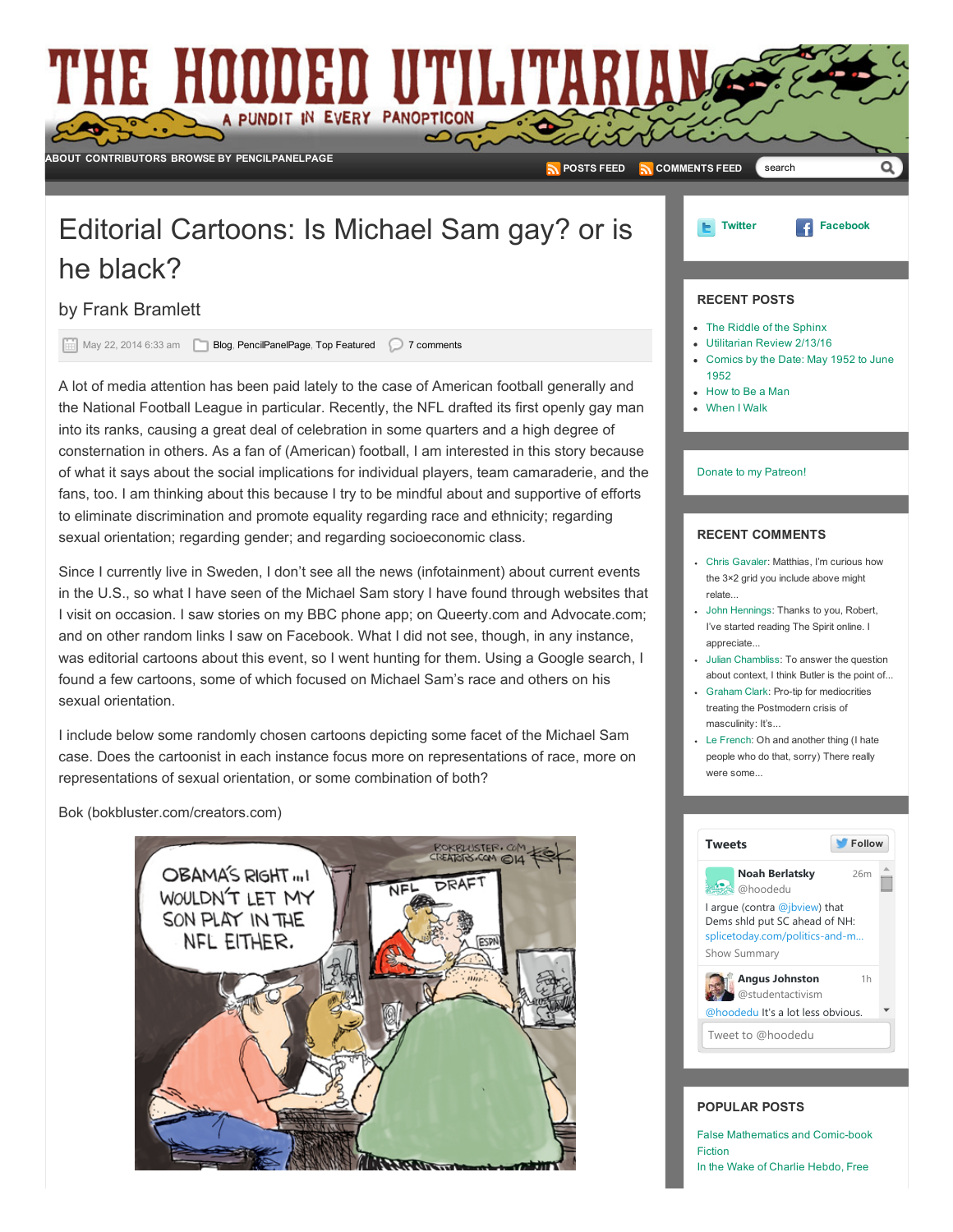The first cartoon borrows President Obama's earlier discourse regarding the NFL and the incidence of concussions and traumatic brain injury. Bok makes a connection between working class men, beer drinkers, and anti-gay prejudice. (Because of the perspective, we don't see the butt crack, but we know it's there and it is revealed.) The image on the television screen is of two men kissing. What is not clear is how the characters in the panel would react to the fact that it is apparently two men of different racial identities kissing. Since it is set in a 'sports bar' (pictures of hockey and baseball on the wall), readers might assume that it is a bold statement this man makes about not having a son play in the NFL.

Drew Litton (http://www.drewlitton.com/)



This cartoon draws on the historical significance of racial integration in baseball (an interesting sports cross-over). Litton uses visual cues to communicate Michael Sam's race, but he uses linguistic cues to communicate Sam's sexual orientation (the newspaper in his hand). Robinson is pictured wearing his Dodgers uniform (the team he joined) but Sam is wearing his Missouri uniform (not yet having been drafted by the St. Louis Rams).

Keith Knight (www.cagle.com)

Speech Does Not Mean [Freedom](http://www.hoodedutilitarian.com/2015/01/in-the-wake-of-charlie-hebdo-free-speech-does-not-mean-freedom-from-criticism/) From **Criticism** The Visual [Superhero](http://www.hoodedutilitarian.com/2016/02/the-visual-superhero-analyzing-comics-101/) (Analyzing Comics 101) [Utilitarian](http://www.hoodedutilitarian.com/2016/02/utilitarian-review-2616/) Review 2/6/16 [How](http://www.hoodedutilitarian.com/2016/02/how-to-be-a-man/) to Be a Man

### FROM THE ARCHIVE



"That Damn Mob of [Scribbling](http://www.hoodedutilitarian.com/2013/05/that-damn-mob-of-scribbling-women-an-interview-with-bee-ridgway/) Women!" — An Interview With Bee Ridgway

by Noah [Berlatsky](http://www.hoodedutilitarian.com/author/noahberlatsky/)

An interview with Bee Ridgway, the author of "The River of No Return," on genre and romance and queerness and history.

May 21, 2013 | 3 [comments](http://www.hoodedutilitarian.com/2013/05/that-damn-mob-of-scribbling-women-an-interview-with-bee-ridgway/#commentspost)

|                    | Username: |  |  |  |
|--------------------|-----------|--|--|--|
| Password:          |           |  |  |  |
| <b>Remember Me</b> |           |  |  |  |
|                    | Log In    |  |  |  |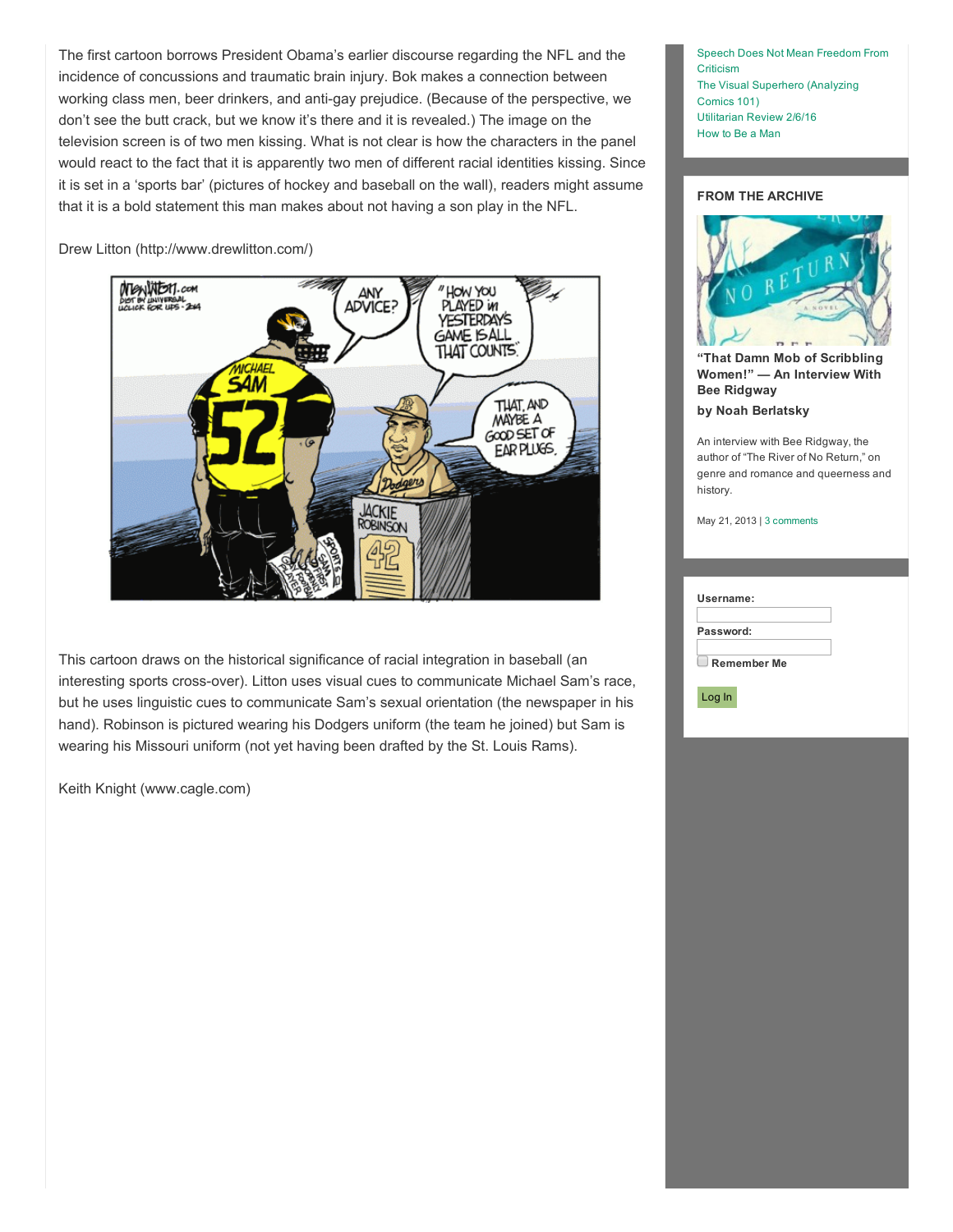

Knight's technique relies much more on linguistic cues to communicate his thoughts about Michael Sam. It may be that Knight uses Sam's stats rhetorically to establish the rationale for the caption, which shows the linguistic struggle over how to name the importance of this event. Knight decides that it is neither Black History nor Gay History but History.

In her 2009 article published in *Visual Communication*, Elisabeth El Refaie writes about visual literacies and the processes that readers use to understand political cartoons. Her essay is a pilot study exploring how readers make sense out of the visual and verbal elements in a panel. In her analysis, El Refaie explores five questions regarding the 'multiliteracies' required to understanding these cartoons: "How do readers: (a) establish the realworld referents of a cartoon; (b) impose a narrative on the cartoon image; (c) interpret the facial expressions of the depicted participants; (d) understanding text-image relations; and (e) establish metaphorical connections between the fictional scene of the cartoon and a political argument?" (p. 190).

What interests me about the range of cartoons shown above is how few of them rely on metaphorical representations to communicate their messages. Most of them are relatively literal scenes: representations of people having conversations about Michael Sam, or Michael Sam himself having a conversation about his future. Research on editorial and political cartoons discusses the tendency for artists to make their commentary using metaphor: combining two very different domains for the reader to interpret. (For more on cognitive metaphor in cartoons, see Bounegru & Forceville 2011; El Refaie 2003; among